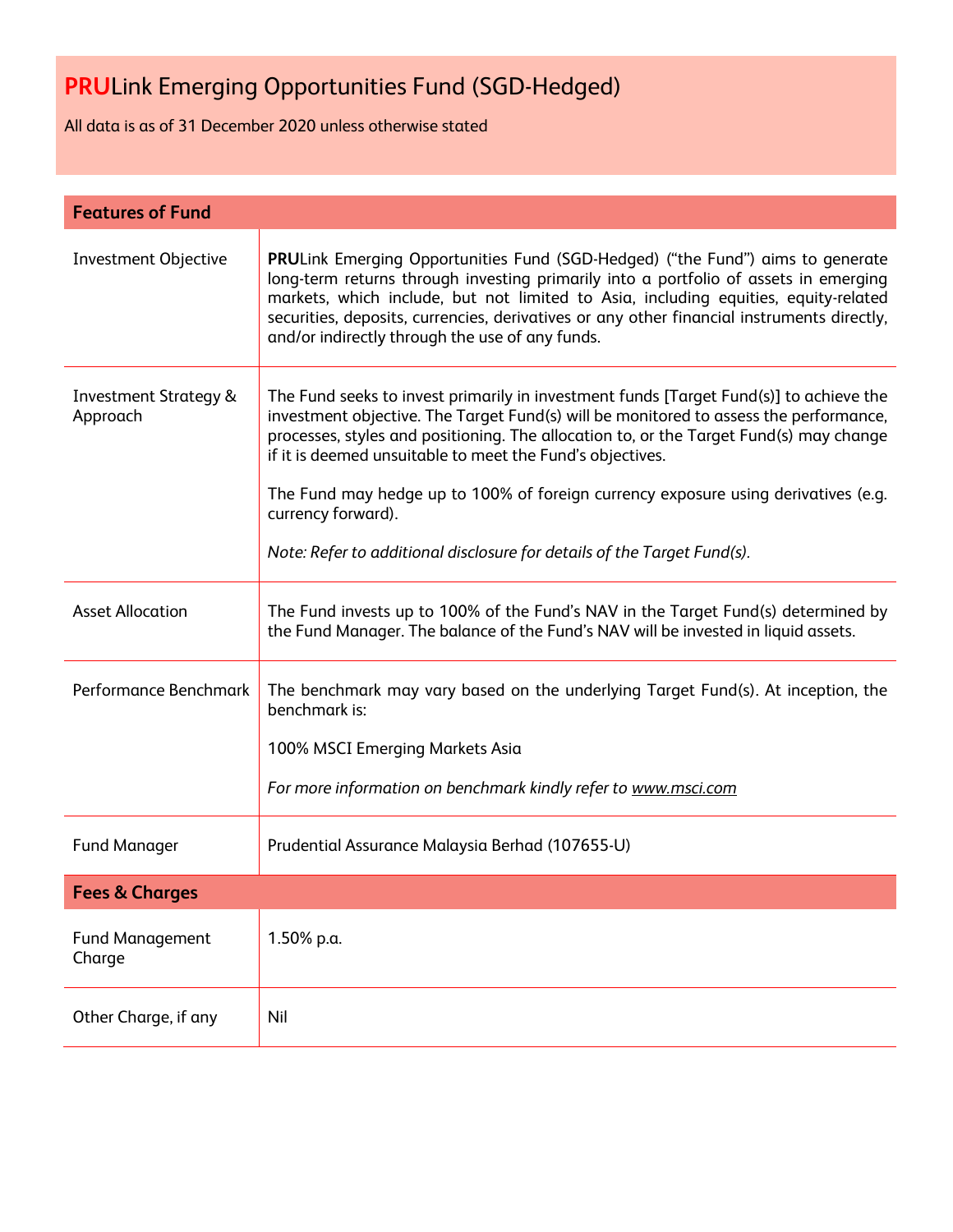All data is as of 31 December 2020 unless otherwise stated

### **Fund Performance**



**PRU**Link Emerging Opportunities Fund (SGD-Hedged) Vs. MSCI Emerging Markets Asia

**Notice: The graphs are included for illustrative purposes only. Past performance of The Fund is not an indication of its future performance.**

| Year | <b>Actual Performance</b><br><b>PRULink Emerging Opportunities Fund (SGD-</b><br>Hedged) | <b>Benchmark</b><br>100% MSCI Emerging Markets Asia |
|------|------------------------------------------------------------------------------------------|-----------------------------------------------------|
| 2019 | $5.97\%$ *                                                                               | 7 11%*                                              |
| 2020 | 30.69%                                                                                   | 28.37%                                              |

\*Fund Performance is from fund launch date until year end of the same year (non-annualised return).

*Source: Bloomberg, 31 December 2020*

Notice: Past performance is not an indication of its future performance. This is strictly the performance of the investment / underlying funds, and not the returns earned on the actual premiums paid of the investment-linked insurance product.

Basis of calculation of past performance:

$$
= \left(\frac{\text{Net Asset Value at the end of Year n}}{\text{Net Asset Value at the end of Year n} - 1}\right)\%
$$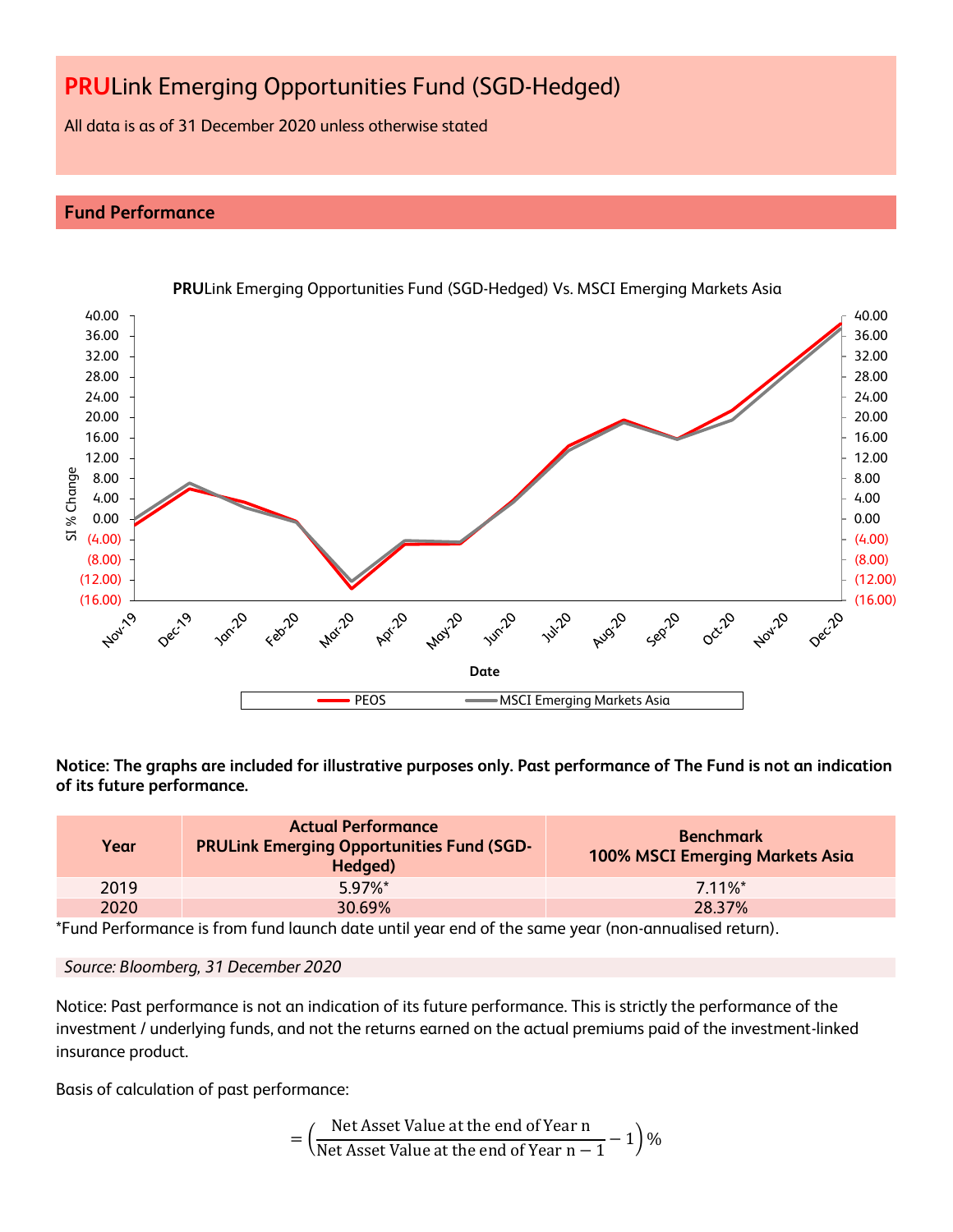All data is as of 31 December 2020 unless otherwise stated

### **Additional Disclosure for PRULink Emerging Opportunities Fund (SGD-Hedged)**

At inception, the Fund will invest into Schroder International Selection Fund Emerging Asia – SGD Hedged Class A Accumulation ("Target Fund") which is managed by Schroder Investment Management (Singapore) Ltd.

The Target Fund aims to provide capital growth by investing in equity and equity related securities of companies in the emerging markets in Asia.

The Target Fund invests at least two-thirds of its assets in equity and equity related securities of companies in the emerging markets in Asia.

The Target Fund may invest directly in China B-Shares and China H-Shares and may invest less than 30% of its assets in China A-Shares through Shanghai-Hong Kong Stock Connect and Shenzhen-Hong Kong Stock Connect.

The Target Fund may use derivatives with the aim of reducing risk or managing the Fund more efficiently. The Target Fund may also invest in money market instruments and hold cash.

The fund performance for the underlying Schroder International Selection Fund Emerging Asia – SGD Hedged Class A Accumulation as at 31 December 2020 is as follows:

| <b>Year</b>               | 2020   | 2010<br>20 I J |
|---------------------------|--------|----------------|
| <b>Net</b><br>Performance | 35.00% | 2.60%*         |

\*Fund Performance is from fund launch date until year end of the same year (non-annualised return).

*Note: The above return is for the Target Fund (Class A Accumulation, SGD Hedged) which is denominated in SGD.*

#### *Source: Schroder Investment Management as of 31 December 2020*

Management fees may be charged at the Fund and/or Target Fund(s) level. Please note that you will be charged a maximum of 1.50% p.a., being the combined annual fund management charge at the Fund and Target Fund(s) levels. In addition, the Fund may incur hedging cost when derivatives (e.g. currency forward) are used for hedging purpose.

Target Fund(s) with investment strategies to invest in Exchange Traded Funds ("ETF") or other Collective Investment Schemes may incur additional expenses at the Target Fund(s) level which is taken as part of the investment strategy considerations to deliver the fund performance.

### **Investment Risks for PRULink Emerging Opportunities Fund (SGD-Hedged)**

The Fund is subjected to investment risks including the possible loss of the principal amount invested. The value of the units may fall as well as rise. In addition, the Fund is subjected to specific risk including and not limiting to:

#### **General Risks when Investing in the Fund**

#### **Market Risk**

Market risk refers to potential losses that may arise from adverse changes in the market conditions. Market conditions are generally, affected by, amongst others, economic and political stability. If the market which the Fund invests in suffers a downturn or instability due to adverse economic or political conditions, this may adversely impact the market prices of the investments of the Fund.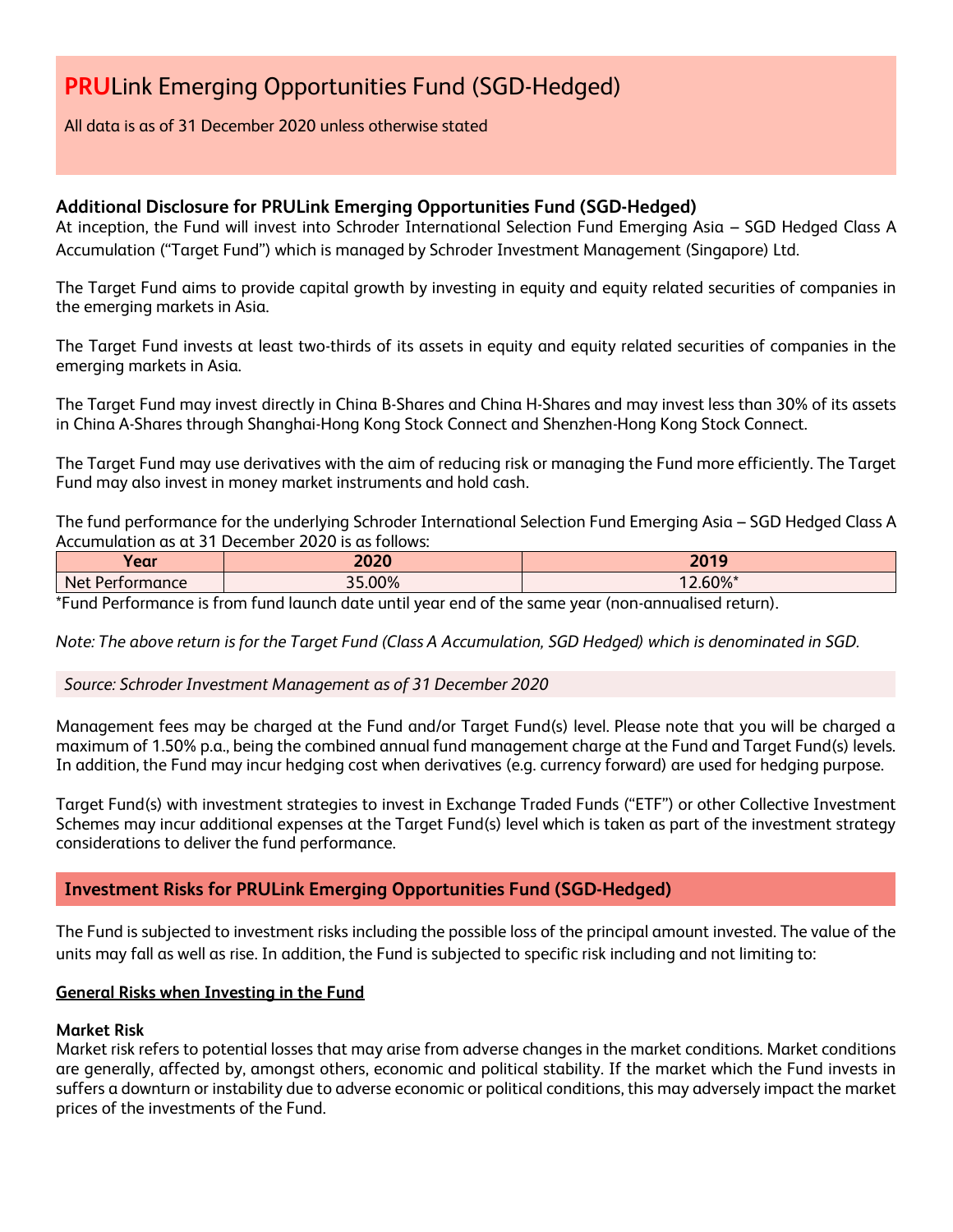#### All data is as of 31 December 2020 unless otherwise stated

#### **Liquidity Risk**

Liquidity risk refers to two scenarios. The first scenario is where an investment cannot be sold due to unavailability of a buyer for that investment. The second scenario is where the investment is thinly traded. Should the investments in the Target Fund(s) be thinly traded, this may cause the Fund to dispose the investment at an unfavorable price in the market and may adversely affect investor's investment. This risk may be mitigated through stringent security selection process.

#### **Inflation Risk**

This refers to the likelihood that an investor's investments do not keep pace with inflation, thus, resulting in the investor's decreasing purchasing power even though the investment in monetary terms may have increased.

#### **Interest Rate Risk**

Interest rate risk is a general risk affecting conventional funds. This is so even though conventional funds only invest in investments that are in accordance with the mandate. The reason for this is because a high level of interest rates will inevitably affect corporate profits and this will have an impact on the value of both equity and debt securities. This risk is crucial in a bond fund since a bond portfolio management depends on forecasting interest rate movements. Prices of bonds move inversely to interest rate movements therefore as interest rates rise, the prices of bond decrease and vice versa. Furthermore, bonds with longer maturity and lower profit rates are more susceptible to interest rate movements.

#### **Credit / Default Risk**

Bonds are subject to credit / default risk in the event that the issuer of the instrument is faced with financial difficulties, which may decrease their credit worthiness. This in turn may lead to a default in the payment of principal and interest.

#### **Risk of Non-Compliance**

This risk arises from non-compliance with laws, rules and regulations, prescribed practices and the management company's internal policies and procedures, for example, due to oversight by the management company. Such noncompliance may force the management company to sell down securities of the Fund at a loss to rectify the noncompliance and in turn may adversely affect the value of investors' investment in the Fund. To mitigate this risk, the Fund Manager has put in place internal controls to ensure its continuous compliance with laws, rules and regulations, prescribed practices and the Fund Manager's internal policies and procedures.

#### **Concentration Risk**

This is the risk of a fund focusing a greater portion of its assets in a smaller selection of investments. The fall in price of a particular equity and / or fixed income investment will have a greater impact on the funds and thus greater losses. This risk may be minimized by the manager conducting even more rigorous fundamental analysis before investing in each security.

#### **Management Company Risk**

The performance of the Fund depends on the experience, expertise and knowledge of the management company. Should there be lack of any of the above qualities by the management company, it may adversely affect the performance of the Fund.

#### **Currency Risk**

The Fund is denominated in SGD, while the Target Fund(s) may be denominated in other currencies. The performance of the Fund may be affected by movements in the exchange rate between the SGD and the Target Fund(s)'s denominated currency. Where applicable, a currency hedging instrument or a currency hedged class of the Target Fund(s) may be used to minimise currency risk.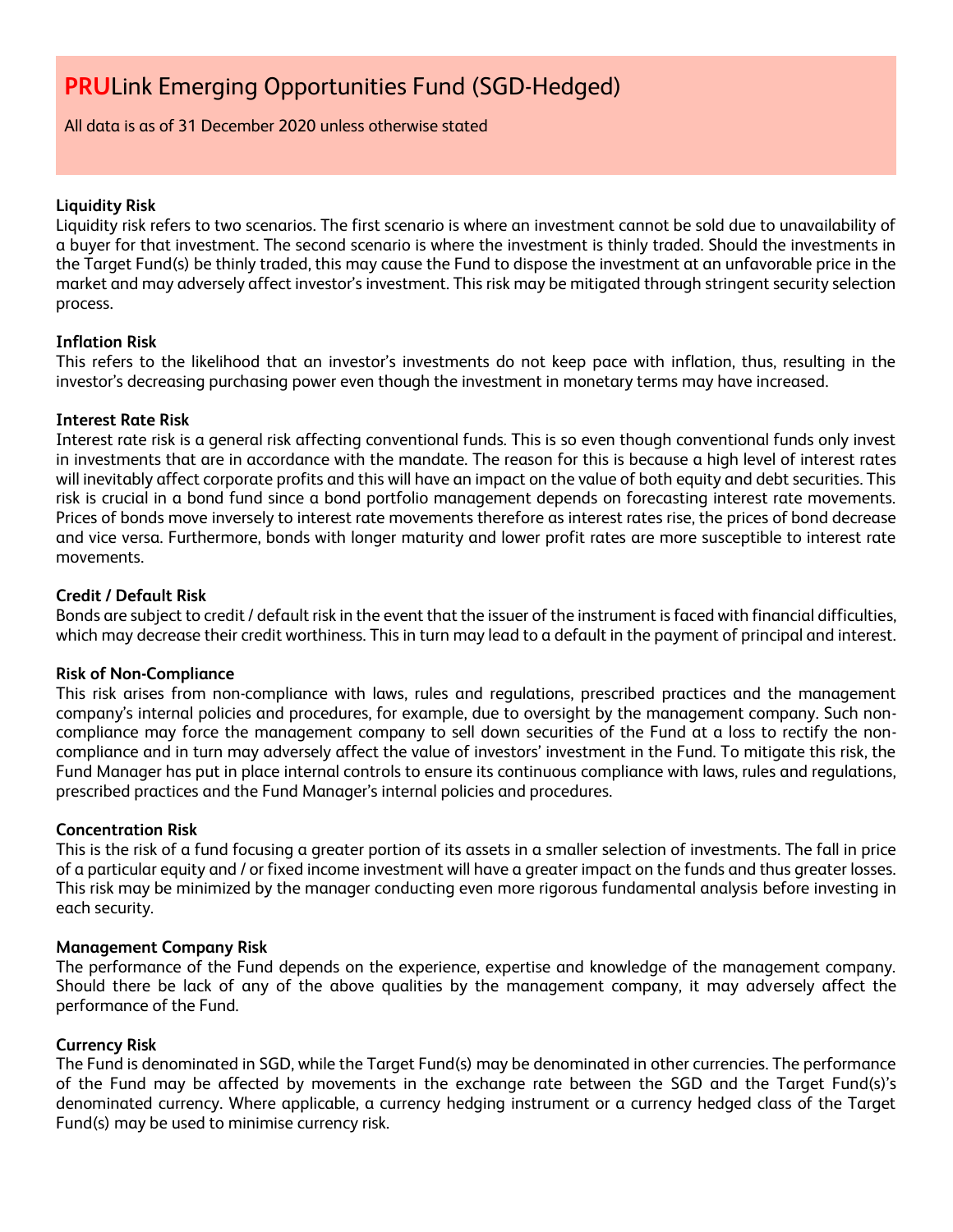All data is as of 31 December 2020 unless otherwise stated

#### **Derivatives Risk**

Derivatives (e.g. currency forward) may potentially be used to hedge against any risk that may be derived from investing in the Target Fund(s), such as, but not limited to, currency risk. The Fund may hedge up to 100% of foreign currency exposure using derivatives (e.g. currency forward).

#### **Portfolio Risk**

The Fund is intended for investors who can accept the risks associated with investing primarily in the securities of the type held in the Fund. Investments in equities will be subject to the risks associated with equity and equity-related securities, including fluctuations in market prices, adverse issuer or market information and the fact that equity and equity-related interests are subordinate in the right of payment to other corporate securities, including debt securities. Likewise, investments in fixed income securities will be subjected to the risks associated with debt securities including credit and interest rate risk, and the additional risks associated with high-yield debt securities, loan participations and derivative securities. In addition, investors should be aware of the risks associated with the active management techniques that are expected to be employed by the Fund.

#### **Specific Risks when Investing in the Target Fund(s) or its Sub-Fund(s) (collectively to be known as "Target Fund(s)")**

#### **Security Risk**

Adverse price movements of a particular security invested by the Target Fund(s) may adversely affect the Target Fund(s)'s net asset value. The Target Fund Manager(s) strives to mitigate the impact of a particular security risk through portfolio diversification, which will help spread the element of risk.

### **Fund Management of Target Fund(s) Risk**

While the Fund Manager will exercise due skill and care in selecting the Target Fund(s), it does not have control over the management of the Target Fund(s) and there is no guarantee that the investment objectives will be met. This may result in policyholders suffering losses in their investments in the Target Fund(s).

The Target Fund(s) may change its objectives and become inconsistent with the objective of the Fund. In such instances, the Fund Manager will replace the Target Fund(s) with another collective investment scheme which the Fund Manager considers to be more appropriate in meeting the objective of the Fund.

#### **Errors in Calculation of the Net Asset Value of the Target Fund(s)'s Risk**

There is a possibility there are errors in calculation of the net asset value of the Target Fund(s). In the event such errors occur, the net asset value of the Target Fund(s) will be affected hence, the Target Fund(s) will comply with the rules set forth in the relevant regulatory provisions applicable to the Target Fund(s). Compensation, if any, paid by the Target Fund(s) (subject to the laws of the jurisdiction in which such Target Fund(s) is domiciled), will be credited to the Fund as and when compensation is received.

In view of the foregoing, policyholders must be aware that there are circumstances where neither the Target Fund(s) nor the Fund Manager will be bound to compensate final beneficial owners.

#### **Liquidity Risk**

Liquidity risk here refers to two scenarios. The first scenario is where the allocated liquidity of the Target Fund(s) is insufficient to meet redemption needs. The second scenario is where the Target Fund(s) is thinly traded. Should the investments in the Target Fund(s) be thinly traded, this may cause the Target Fund(s) to dispose the investment at an unfavorable price in the market and may adversely affect investors' investment. This risk may be mitigated through stringent security selection process.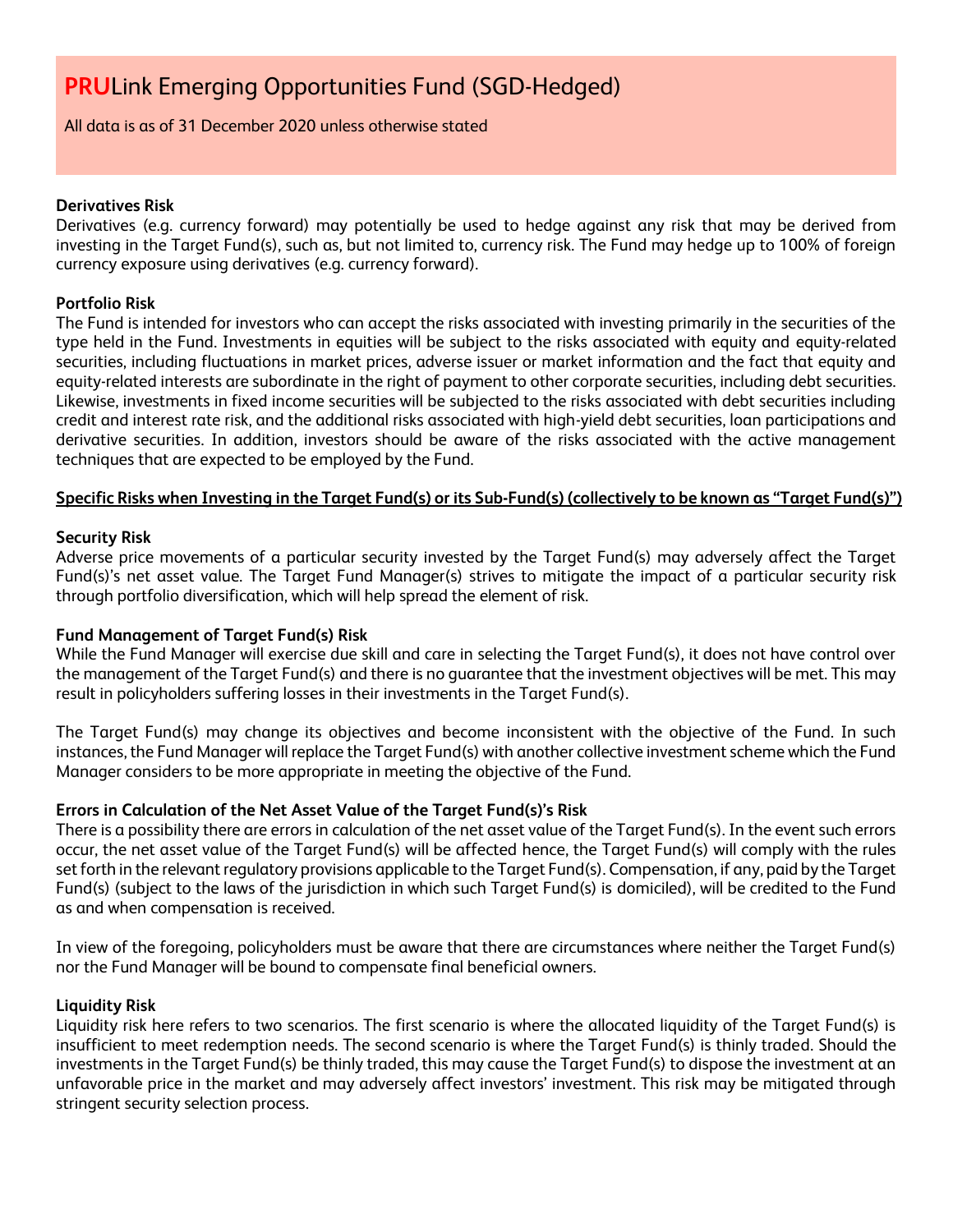All data is as of 31 December 2020 unless otherwise stated

#### **Countries or Foreign Securities Risk**

This risk is associated with investments in securities listed or domiciled in countries other than the country of domicile. Any changes in the economic fundamentals, social and political stability, uncertainty or changes in countries' official currencies, currency movements and foreign investments policies in these countries may increase the volatility in asset values, liquidity and default risk which may have an impact on the prices of the securities that the Target Fund(s) invests in and consequently may affect the net asset value of the Target Fund(s).

Investments in certain markets may be restricted or controlled. In some countries, direct investments in securities may be prohibited and restricted due to regulatory requirements. These limitations may increase transaction costs and adversely affect a security's liquidity and the price in connection with the security.

The Target Fund Manager(s) will monitor and observe the developments in these countries where assets of the Target Fund(s) are allocated. In addition, the Target Fund Manager(s) will also employ a systematic investment process, which includes regular review, to manage and mitigate this risk.

#### **Currency Risk**

The Target Fund(s)'s underlying investments may be denominated in their local currency, which may differ from the Target Fund(s)'s currency of denomination. The performance of the Target Fund(s) may be affected by movements in the exchange rate between the local currency of its underlying investments and the Target Fund(s)'s denominated currency.

#### **Charges to Capital Risk**

The Target Fund(s)'s charges and expenses are taken from the capital, in whole or in part, resulting in possible constraint of capital growth.

#### **Restrictions on Foreign Investment**

Some countries prohibit or impose substantial restrictions on investments by foreign entities. There may also be instances where a purchase order subsequently fails because the permissible allocation to foreign investors has been filled, depriving the Target Fund(s) of the ability to make its desired investment at the time.

#### **Derivatives Risk**

The Target Fund Manager(s) may invest in derivatives which will be subject to risks. While the judicious use of derivatives by professional investment managers can be beneficial, derivatives involve risks different from, and, in some cases, greater than, the risks presented by more traditional securities investments. Some of the risks associated with derivatives are market risk, management risk, credit risk, liquidity risk and leverage risk. Investments in derivatives may require the deposit or initial margin and additional margin on short notice if the market moves against the investment positions. If no provision is made for the required margin within the prescribed time, the investment may be liquidated at a loss. Therefore, it is essential that such investments in derivatives are monitored closely.

The Target Fund Manager(s) has the necessary controls for investments in derivatives and have in place systems to monitor the derivative positions for the Target Fund(s). The Target Fund Manager(s) does not intend to use derivatives transactions for speculation or leverage but may use them for efficient portfolio management and/or risk management. Currency risk is simply one of the market risks which the fund will be exposed to and can be hedged using derivatives such as FX forwards/futures. Often the underlying currency risk may be taken on as a result of buying an underlying equity or bond. If the Target Fund Manager(s) does not want to also take the currency risk associated with these underlying assets, the Target Fund(s) may use Forward Foreign Exchange contracts to hedge any currency risk derived from holdings of non-base currency positions. Essentially this use of currency forwards is to hedge currency risk in the Target Fund(s).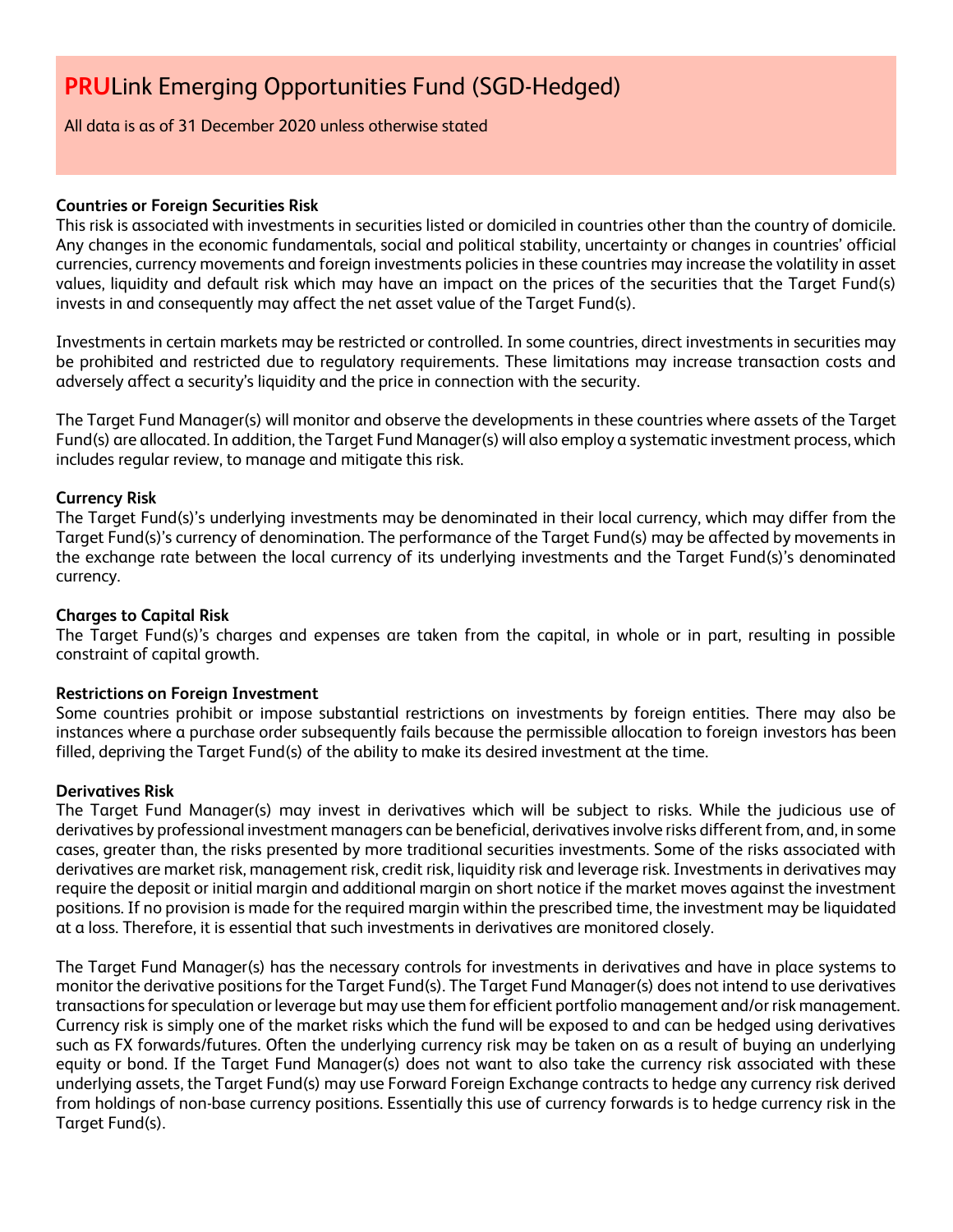#### All data is as of 31 December 2020 unless otherwise stated

#### **Risks Associated with Investments via Stock Connect**

The relevant rules and regulations on Stock Connect are subject to change which may have potential retrospective effect. The Stock Connect is subject to quota limitations. Where a suspension in the trading through the programme is effected, the Target Fund's ability to invest in China A-Shares or access the PRC market through the programme will be adversely affected. In such event, the Target Fund's ability to achieve its investment objective could be negatively affected.

*The above should not be considered to be an exhausted list of the risks which potential policyholders should consider before investing in the Fund. Potential policyholders should be aware that an investment in the Fund may be exposed to other risks of exceptional nature from time to time.*

#### **Risk Management**

#### **Forecasting Risk**

Potential risks are taken into consideration in the process of sector allocation and stock selection based on analysis on various key factors such as economic conditions, liquidity, qualitative and quantitative aspects of the securities.

#### **System Control**

Risk parameters are set internally for each fund, depending on client's risk profile. These risk parameters include limits of issuer bet, group issuer, sector rating and issue size of the securities held in the portfolio.

A front-end office system is in place to monitor portfolio risks, serving as an auto filter for any limitations or breaches.